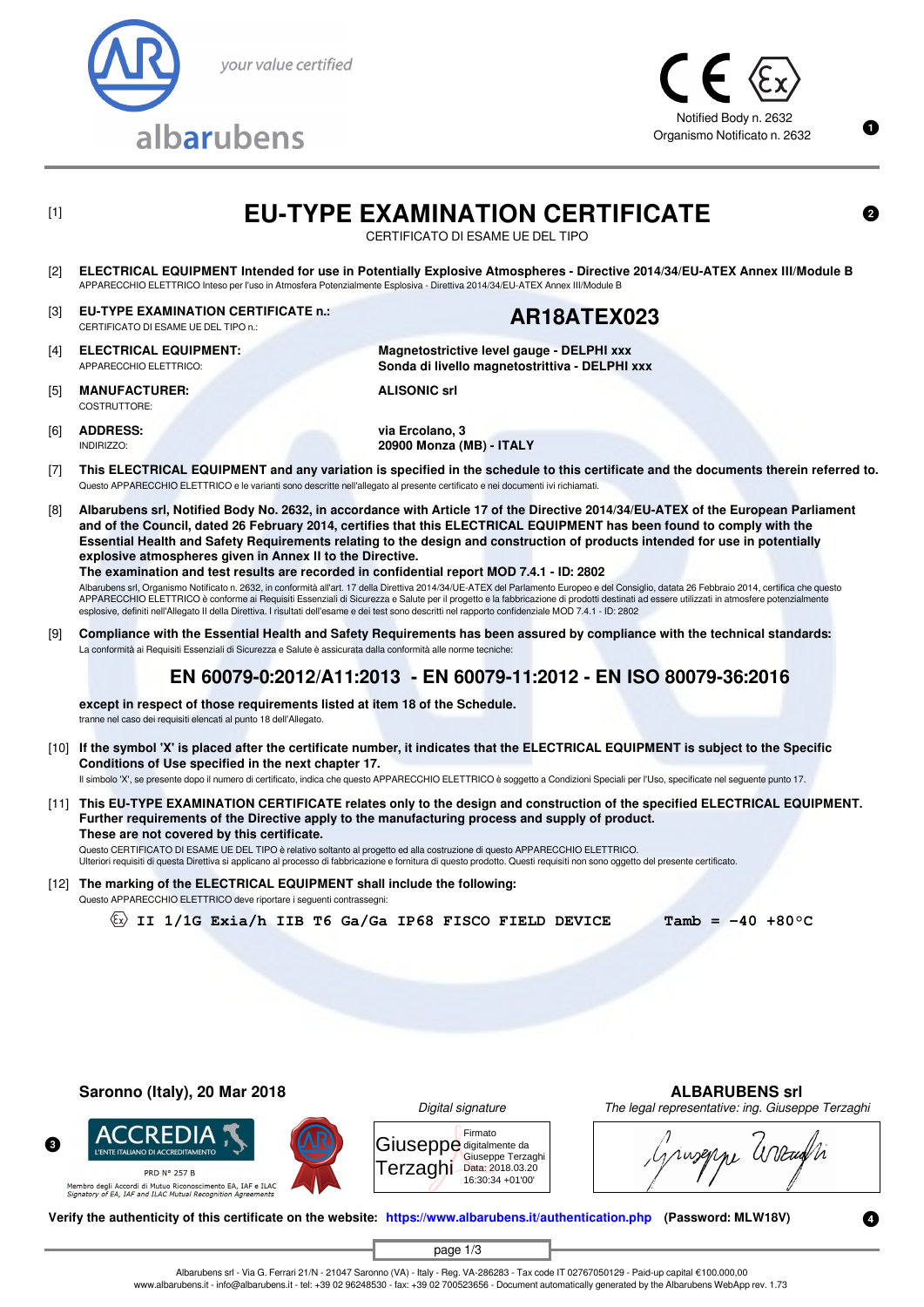



Λ

| ×<br>۰. |  |
|---------|--|
|---------|--|

[13] **SCHEDULE**

ALLEGATO

# EU-TYPE EXAMINATION CERTIFICATE n.:<br>CERTIFICATO DI ESAME UE DEL TIPO n.: **AR18ATEX023**

### [15] **DESCRIPTION:** DESCRIZIONE: INTERFACE VERSIONS:

[14] **EU-TYPE EXAMINATION CERTIFICATE n.:**

DELPHI 485 - RS485 serial interface DELPHI TTL - TTL level serial interface DELPHI 420 - 4-20mA current loop DELPHI 010 - 0-10V analog output DELPHI LPM - pressure gauge DELPHI RDT - wireless level meter

**CHARACTERISTICS:**

Nominal power supply: 9-30V, 15mA

## CARATTERISTICE:

WIRED Power supply  $U_i = 30V$  $I$ i=100mA Ci=negligible (see schematic diagram POW-485, D8: external short circuit of internal capacitor is not possible) Li=negligible (no series connected inductor)

Auxiliary supply Ui=4V (OK for lithium battery without barrier) Ii=600mA (4V from battery / 6.8 ohm of PTC) Ci=10microF (see C35) Li= negligible (no series connected inductor)

RS485 U=6.2V (see D1..D4, 5V1/5V6 with 10% of tolerance) I=120mA (see PTC2/PTC3) C=negligible L=negligible

Note: the choice of two different instead three of same value is better, in order to reduce the common mode failures.

4-20mA current-loop (alternative to RS485, same pins)  $U_i = 30V$  $I$ i=100mA Ci=negligible Li=negligible

**ROUTINE TESTS:** PROVE DI ROUTINE:

VISUAL INSPECTION OF CONFORMITY TO TECHNICAL FILE DIELECTRIC STRENGHT TEST (500V) Ispezione visiva della conformità al fascicolo tecnico Prova di rigidità dielettrica (500V)

**WARNING LABEL:** AVVERTENZE DI TARGA:

Nothing special / Niente di particolare

[16] **This document is based on confidential Atex Assessment Report ref. MOD 7.4.1 - ID: 2802** Questo documento è basato sul Rapporto di Ispezione confidenziale ref. MOD 7.4.1 - ID: 2802

[17] **Special conditions for safe use depends on correct following of manufacturer's manual. Further modification are not allowed.** L'efficacia e l'affidabilità di questi apparecchi sono garantite seguendo le istruzioni del manuale d'uso. Non sono ammesse modifiche non autorizzate rispetto al fascicolo tecnico agli atti.

**SPECIFIC CONDITIONS FOR SAFE USE:** None / Nessuna CONDIZIONI SPECIALI PER L'UTILIZZO SICURO:

page 2/3